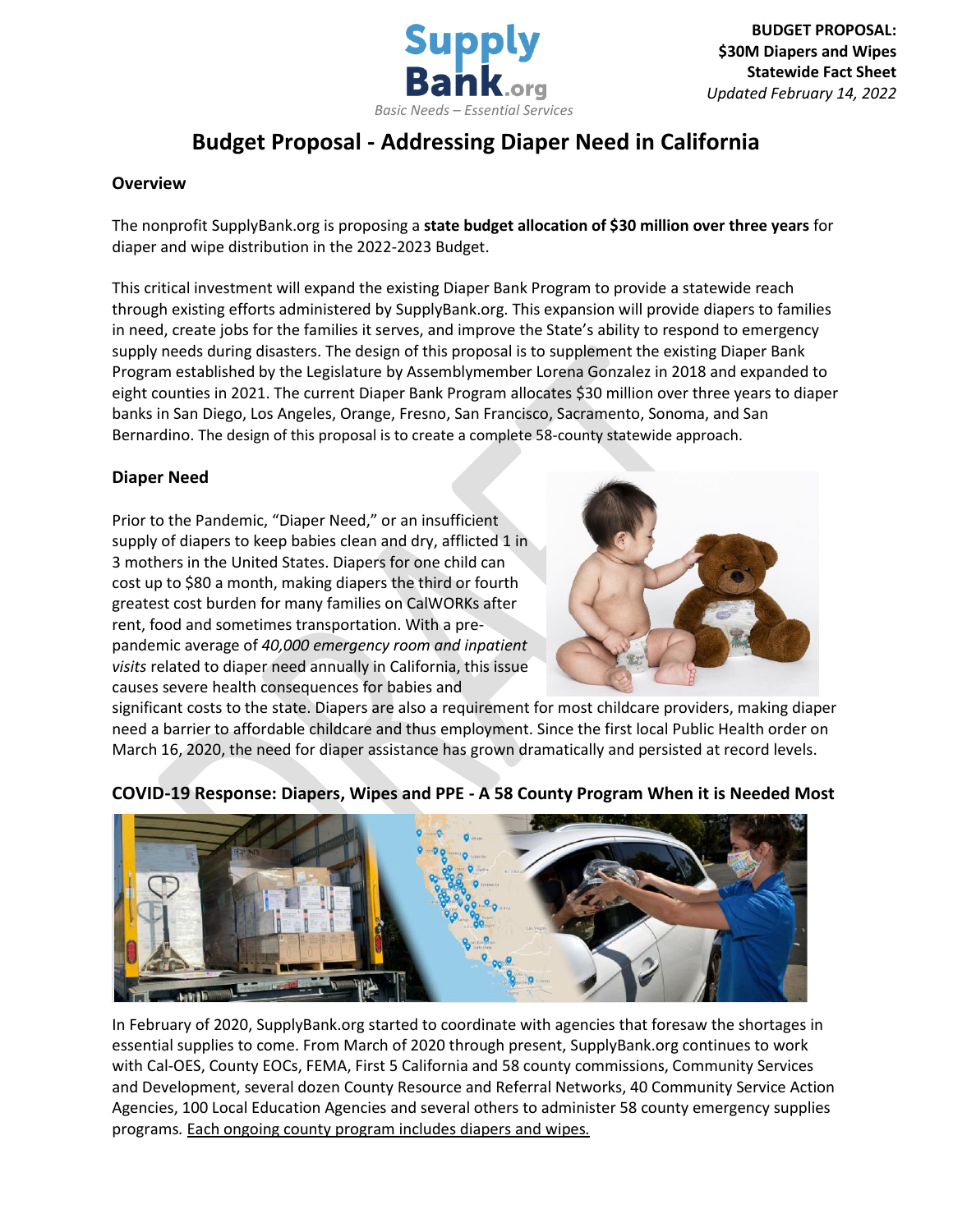

# **SupplyBank.org's Work on Diaper Need**

This effort was possible because it built on SupplyBank.org 's promising outcomes of addressing diaper need through its model of distributing through hundreds of partnering agencies with clients in need. From 2016 through early 2020, SupplyBank.org worked with several philanthropic partners, First 5 California, 16 counties, their First 5 Commissions, and others throughout California to develop an efficient, scalable and nimble program that assists thousands of families from Humboldt to the Inland Empire. First 5 was initially chosen as a partner because of their purpose which in part includes, "to create a comprehensive and integrated delivery system of information and services to promote early childhood development," making their 20+ years of institutional knowledge at the local level of existing programs where diaper and wipe distribution could be integrated unrivaled.



#### **Integration into Existing Programming is Key**

These 16 county pilots demonstrated that integration of diaper and wipe distribution into existing programs identified by local Commissions such as WIC, Family Resource Centers, CalWORKs home visitation and other home visitation programs and many others, enabled a program to be established quickly, administered efficiently and reinforced relationships between social workers and their clients. The most common feedback was from evaluations was that the diaper program incentivized other valuable programming with a "leg up" approach, as opposed to another "handout line."

#### **2019 Statewide "***Diaper Needs"* **Assessment**

Prior to the Pandemic, to assess diaper need in every county and outline what a program to address it would like, SupplyBank.org worked with all County First 5 Agencies and allied agencies. *The Statewide Diaper Need Assessment*, included a report on each County Commissions' existing efforts to end diaper need (if any), programs that could incorporate a diaper need assistance component and challenges for program implementation and solutions. Immediately following the conclusion of this report in early 2020, the Pandemic tested the programmatic statewide model outlined in the report. As stated, it has been instrumental in providing thousands of agencies and childcare providers with critical resources to reduce community spread of the

reduce community spread of the Virus.

**February 2021 Emergency Supplies Needs Assessment "Diapers and wipes are needed as much as PPE!"**

Completed in February of 2021, our most recent 58 county emergency supplies assessment for young children and families resulted with nearly all counties ranking the need for diapers and wipes at the second highest or highest level of need.

#### **Priority Level**

- $5 =$  Urgent need
- $4 =$  High need
- 3 = Moderate need
- $2 = Low need$
- $1 = Not needed$



*Above are the top rated items by demand for the 58 County Emergency Supplies Program administered by First 5 Caliofrnia and SupplyBank.Org. Diapers and Wipes were second only to alcohol wipes and disposable gloves.*